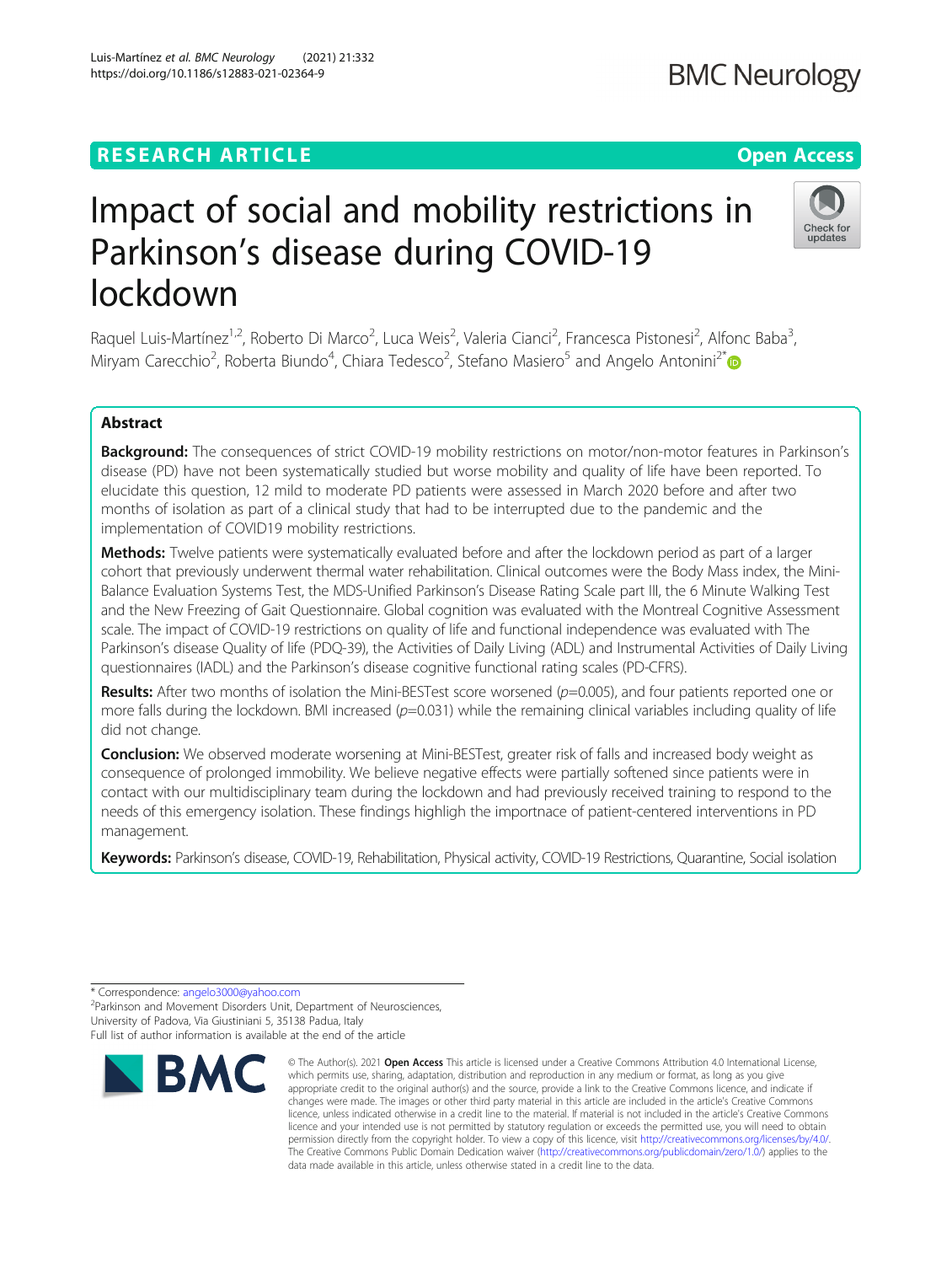### Background

The COVID-19 pandemic has been declared as a global emergency by the World Health Organization. Unprecedented restrictions have been implemented to control the viral spread, including a complete lockdown of quarantine isolation in certain countries including Italy [\[1](#page-6-0)]. Concerns about the severe restrictions in mobility and the subsequent sedentary lifestyle have been raised when dealing with chronic neurological conditions, such as Parkinson's disease (PD) [\[2](#page-6-0)–[5](#page-6-0)]. Falls are more common (up to 40–70% per year) in advanced PD and their frequency and severity increase with physical inactivity [\[6](#page-6-0)]. Overall, people with PD are twice more likely to experience falls than healthy elderly population [\[7](#page-6-0)]. Sedentary time was significantly related to several aspects of quality of life, including perceived deficits in mobility, cognitive processing (e.g., memory, concentration), and communication (e.g., difficulty with speech) [[8\]](#page-6-0). Moreover, it is well-known that social deprivation affects cognition, mood and quality of life [\[9](#page-6-0), [10\]](#page-6-0).

Since, physical exercise programs are essential components in the management of motor and non-motor symptoms in PD patients  $[11–13]$  $[11–13]$  $[11–13]$ , the main objective of this pre-post interventional study was to explore the effects of COVID-19 related social and physical restrictions on this population.

#### Methods

#### Participants and ethics statement

Twelve PD participants from our Movement Disorders and Parkinson Unit of the University Hospital of Padua (Italy) were tested before and after the 2-months lockdown period in Italy.

All participants had at screening (max 1 week before the baseline visit): (i) diagnosis of idiopathic PD  $[14]$  $[14]$ ; (ii) Hoehn and Yahr (H&Y) score range 2-3 in the "OFF" state [[15](#page-6-0)]; (iii) Mini Mental State Examination (MMSE) [[16\]](#page-6-0), score  $> 24$ ; and (iv) stable pharmacological treatment for the last 3 months. We excluded participants who: (i) changed pharmacological treatment between baseline and follow-up visits (i.e., during the 8 weeks of lockdown); (ii) were demented based on MMSE score and iADL and ADL or unable to understand and sign the consent form; (iii) had deep brain stimulation and infusion therapies; (iv) suffered from diabetes; (v) reported pathologies of the musculoskeletal system; (vi) had history of brain stroke, myocardial infarction or suffered from uncontrolled hypertension; (vii) reported urinary incontinence considering that the rehabilitation program was planned in thermal water; and (viii) reported relevant brain comorbidities or cerebrovascular disease, as assessed with clinical T1w3D and FLAIR MRI protocol. All patients were part of a larger cohort that previously underwent thermal water rehabilitation. The whole group underwent an extensive evaluation assessing clinical, motor and cognitive aspects, which was administered two weeks prior (pre-isolation: before March 11, 2020) and following the lockdown in Italy (post-isolation: after May 4, 2020). The two evaluation sessions were carried out at the same day time during patients ON phase (see Fig. [1\)](#page-2-0).

In order to be sure that participants had no close contact with potential COVID-positive people or became COVID-positive themselves between the two evaluation sessions, a triage questionnaire was administered both by telephone and in person at post-isolation visit. Namely it was checked whether i) their body temperature was lower than 37.5 °C, ii) they experienced COVID-19 symptoms; iii) their family members or close contacts (less than 1 meter in the same room for at least 15 min without protective equipment) confirmed or suspected to have contracted COVID-19 in the 20 days prior the evaluation; iv) they have ever been tested for COVID-19, especially in the 20 days prior the evaluation; and eventually if v) they have ever been positive to COVID-19 tests. None of the patients included in this study had history of positive COVID-19 or had contact with positive people.

Participants were evaluated in the context of a project that aimed to study the effect of rehabilitation in thermal water on people with PD. This rehabilitation program was interrupted due to the COVID-19 lockdown, but all clinical assessments at baseline were successfully performed the 2-weeks before lockdown. Participants were evaluated by the multidisciplinary team in our clinic, which includes a nurse case manager, neurologists, psychologists, physiotherapists and bioengineers working in collaboration with the rehabilitation unit and a study coordinator. Our approach to patients' management includes education and training according to current recommendations [[17](#page-6-0), [18](#page-6-0)]. Assistance via phone calls and emails to those patients who asked for it was granted during the lockdown period and included training about low-intensity physical exercises aimed to relieve immobility-associated pain (i.e., stretching exercises for neck, trunk and lower limbs) and drugs administration. Although being of help, it is worth noting that this intervention is far from the concept of delivering a proper telemedicine where patients can actively interact with clinicians.

The study was carried out according to the Declaration of Helsinki and ethical approval to data collection was granted by the local review board. Participants read and signed an informed written consent form before participating to the study.

#### Clinical and motor assessment

Clinical description (age at disease onset, disease duration, age, gender), and motor aspects (Unified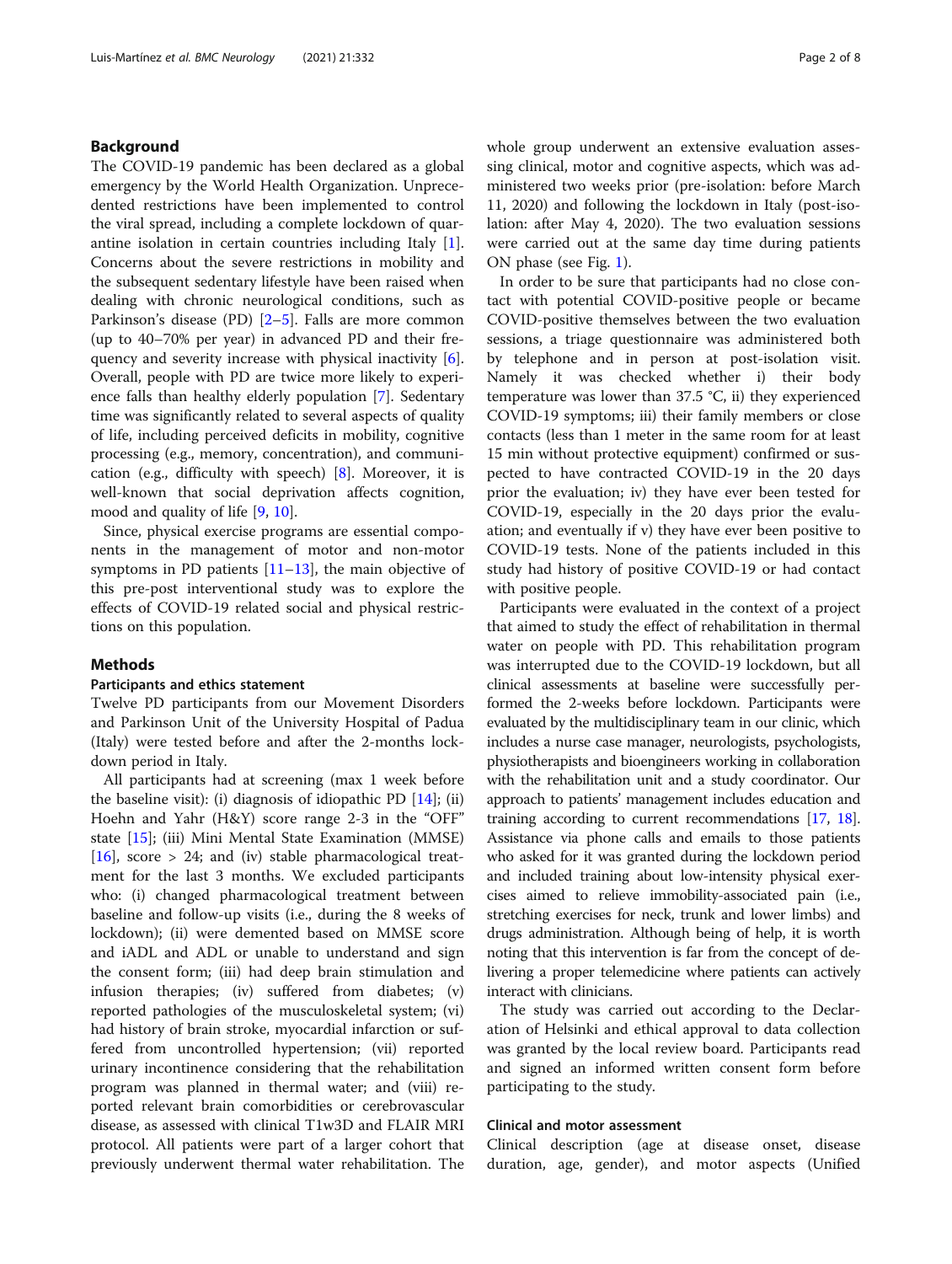<span id="page-2-0"></span>

Parkinson's Disease Rating Scale part III (MDS-UPDRS III) [\[19](#page-6-0)] and Hoehn and Yahr (H&Y) Scale [[15](#page-6-0)]) were collected by a neurologist experienced in the field of movement disorders. Levodopa (LEDD) and dopamine agonist equivalent daily (DAED) doses were calculated [[20\]](#page-6-0), as well as the presence of ongoing anticholinergic treatments.

A physical therapist specialized in movement disorders collected the participants' body mass and height to calculate the participants' body mass index (BMI,  $\text{kg/m}^2$ ) and carried out the motor evaluation. The Mini-Balance Evaluation Systems Test (Mini-BESTest), a shortened version of the Balance Evaluation Systems Test (BESTest), was employed as clinical tool to measure balance and predict the risk of falls [[21\]](#page-6-0). The Mini-BESTest consists of 14 items (scored from zero to two) organized in four sections: anticipatory postural adjustments (APAs), reactive postural control (RPC), sensory orientation (SO) and dynamic gait (DG). The latter includes the Timed Up and Go (TUG) and the Timed Up and Go with Dual Task (TUG-DT). The TUG with and without dual task is used to determine the effects of cognitive load on gait performance. In the first three sections of the test, the maximum score is six and for the latter is 10, with a maximum total score of 28 points describing perfect motor conditions, as described by [[21\]](#page-6-0). The Mini-BESTest is a significant predictor of falls and detector of balance impairment in PD [\[22,](#page-6-0) [23\]](#page-6-0), with one being addressed as potential faller when the total score is  $\leq 17.5/$ 28 points [[24\]](#page-6-0).

Six Minute Walk Test (6MWT) was used to assess participants' aerobic capacity and endurance. The distance covered over a time of six minutes is recorded as the outcome on which to contrast changes in performance and capacity. The test was carried out in an obstacle-free corridor with a length of 30 meters [[25\]](#page-7-0).

The New Freezing of Gait Questionnaire (NFOG-Q) is a self-reportable questionnaire consisting of nine items that measure presence, severity and relevant impact of freezing of gait (FOG) in individuals' daily life [[26](#page-7-0)]. The higher the score, the larger the impact of FOG in individuals' daily life.

#### Cognitive and functional assessment

A clinical semi-structured interview was carried out by two experienced neuropsychologists performing the cognitive-behavioral evaluation. The Montreal Cognitive Assessment scale (MoCA) was administered to evaluate global cognitive status as it has been shown that MoCA is a sensitive and clinically useful cognitive screening instrument in parkinsonisms [[27](#page-7-0)–[30\]](#page-7-0); The MoCA good sensitivity is likely to be due to the lack of ceiling effect, since it explores attention-executive function whose performance has been previously associated with nigrostriatal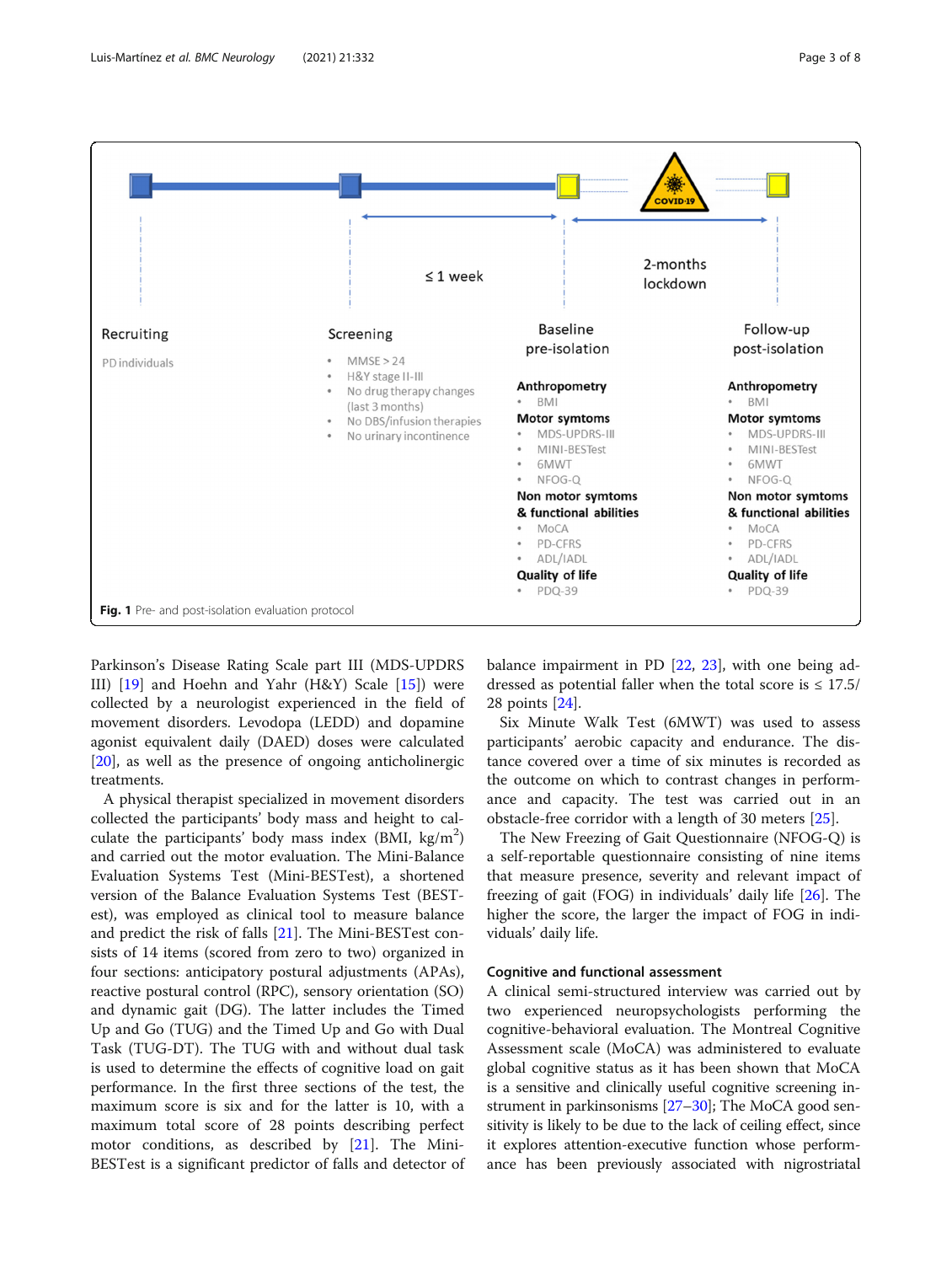alterations [[31](#page-7-0), [32](#page-7-0)] and/or brain dopamine level [[33](#page-7-0)]. The MoCA is an 8-sections and 30-points scale with short time of administration assessing visuospatial and executive functions, naming ability, memory, attention, language, abstraction, recall and orientation [\[34\]](#page-7-0). In order to avoid learning effect between evaluations, alternative MoCA versions were adopted at baseline and post-evaluation visit [[35](#page-7-0)]. Further, as one of the common characteristic of cognitive impairment is the functional decline in instrumental activities of daily functioning and subjective cognitive complaints, we investigated their presence by using the Parkinson's disease cognitive functional rating scale (PD-CFRS) [[36](#page-7-0)]. Its performance allows to avoid motor biases in capturing the functional impact of cognitive impairment in Parkinson's disease and thus to adequately detain the clinical significance of cognitive change. A score below three is associated with normal cognition, a score above or equal to three is associated with mild cognitive impairment and a score above or equal to six to dementia. Moreover, we also administered the Activities of Daily Living (ADL) [\[37\]](#page-7-0) and the Instrumental Activities of Daily Living (IADL) [\[38\]](#page-7-0) questionnaires to further explore other aspects of daily life (such as occupational and personal care). The ADL score range from 0 to six and the total score below six is supportive of dementia. The IADL score range from 0 to 8 (from female) and 0 to 6 (from male) with 8/6 score means preserved functionality. Quality of life was evaluate administering the Parkinson's disease Quality of Life Questionnaire (PDQ-39), which is a 39 items questionnaire specific for PD, aiming to selfevaluate the impact of the disease in individuals' quality of life in the following domains: (i) mobility, correlated with physical function (10 items); (ii) activities of daily living, associated with limitations due to physical problems (six items); (iii) emotional well-being, associated with mental health (six items); (iv) stigma (4 items); (v) social support, (3 items); (vi) cognition (four items); (vii) communication (four items); and (viii) bodily discomfort, associated with pain (three items) [\[39\]](#page-7-0). Each question is expected to be scored from zero (never) to five (always). The higher the PDQ-39 total score, the larger the impact of PD in individuals' daily life. To ensure consistency of the results, the same neuropsychologist administered questionnaires and tests to each participant pre- and post-isolation.

#### Statistical analysis

Statistics were calculated using IBM SPSS Statistics (version 19.0, SPSS Inc., Chicago, Illinois).

For each variable, Minimal Detectable Change (MDC) derived from literature was considered to evaluate the noticeable change in ability  $[40]$  $[40]$ : Mini-BESTest (MDC= 4.1 [[41\]](#page-7-0)); MDS-UPDRS part III (MDC=4.63 [\[42](#page-7-0)]), 6MWD (MDC=82 m [[43\]](#page-7-0)), NFOG-Q (MDC=3 [\[44](#page-7-0)]), BMI (MDC=2 kg/m<sup>2</sup> [[45](#page-7-0)]), MoCA (MDC=3 [\[46](#page-7-0)]).

The normality of scores distributions was assessed using the Shapiro-Wilk test. Pre-post lockdown effects on continuous variable were assessed with paired Twotailed Student's t-tests and on categorical variables with McNemar test. For those variables that do not satisfy normality distribution, Median, 25-75-percentile values and the paired Wilcoxon signed-rank test were considered. Effect size power analysis was calculated using Cohen's  $d_z$  measure correcting for small sample size and between-repetitions Pearson correlation [[47](#page-7-0)]. Achieved power was calculated using G\*power 3.1.9.4 tool [\[48](#page-7-0)]. An achieved power 0.8 and alpha =0.2 were considered significant for the power analysis. Significance was set at p < 0.05 (two-tailed). In order to test the dependency of pre-post effect from baseline motor status, a GLM ANCOVA was run between variables' delta change and baseline MDS-UPDRS part III score.

#### Results

Participants' sociodemographic and clinical characteristics at the screening visit (pre-isolation period) are shown in Table 1. Throughout the whole quarantine period, there were no changes in drug therapy. Four individuals reported more than one fall during this period, whereas only one reported falls prior the baseline visit. Six participants reported drug-controlled hypertension, and two of them had suffered from ischemic heart disease. None of our participants was on acetylcholinesterase inhibitors (AChE).

Impact of lockdown on clinical and motor performance Ten participants asked for telephone assistance during the lockdown period as they reported pain associated

Table 1 Social and demographical patients' characteristic at the screening visit. Data are given as median values with  $1<sup>st</sup>$  and  $3<sup>rd</sup>$ quartiles (25- and 75-percentile, respectively Q1 and Q3), or as frequencies (N, %)

|                              | Whole PD sample $(n=12)$   |
|------------------------------|----------------------------|
|                              | Median (Q1; Q3) /Frequency |
| Age (years)                  | 69.5 (67.0; 73.8)          |
| Gender (male)                | 8 (67%)                    |
| Education (years)            | $10.5$ (8.0; 13.8)         |
| Age at disease onset (years) | 58.0 (54.0; 64.25)         |
| Disease duration (years)     | $10.0$ (8.0; 13.3)         |
| LEDD (mg/die)                | 745.0 (590.0; 1298.5)      |
| DAED (mg/die)                | 105.0 (45.5; 210.0)        |
| H&Y                          | 2.5(2; 3)                  |
| MMSE (corrected score)       | 29.0 (29.0; 29.3)          |
| Live alone                   | 2(16%)                     |
| Freezing of Gait             | 7/5 (59%)                  |
| Tremor                       | 9/3 (75%)                  |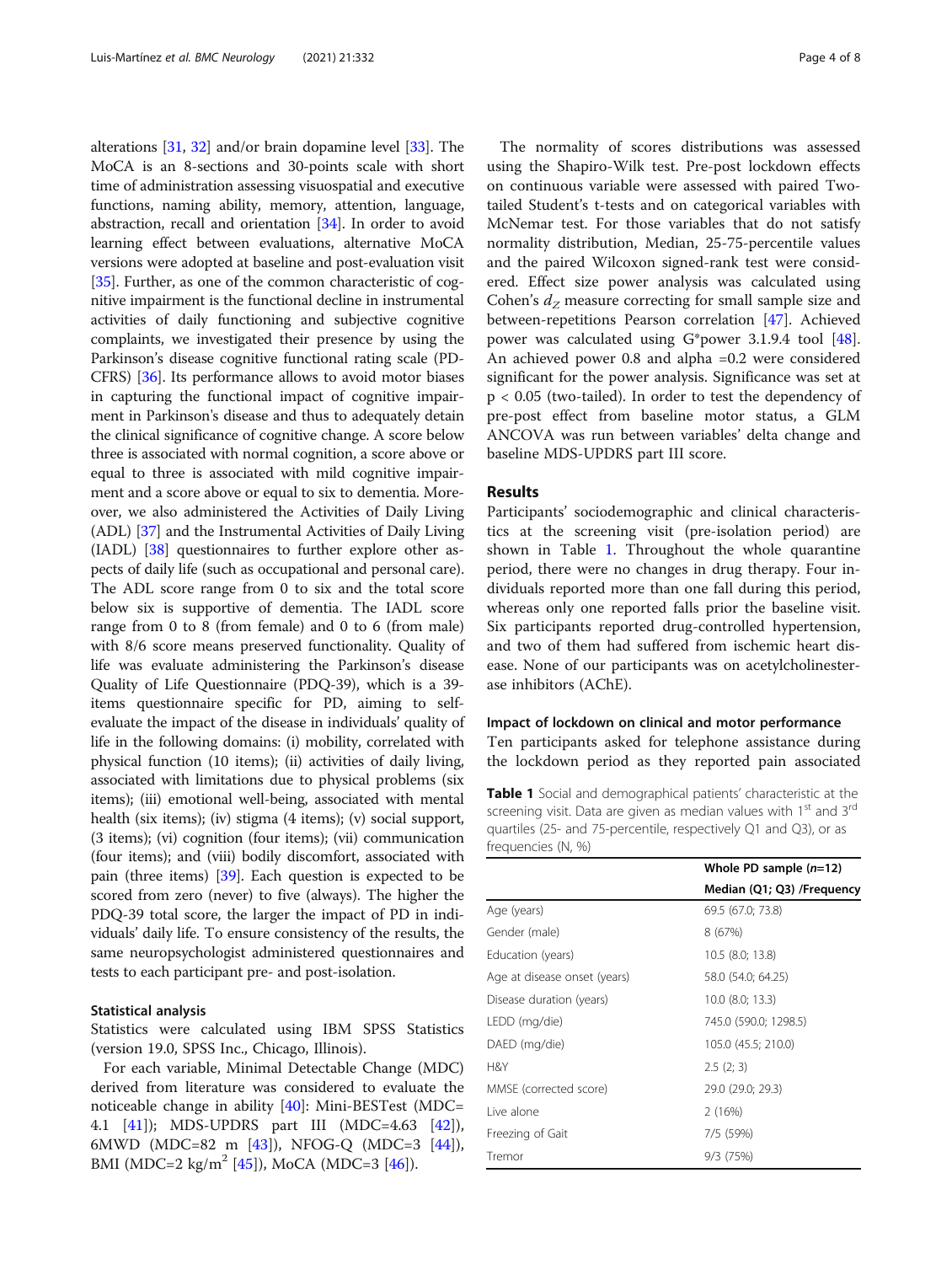with poor daily mobility. The other two participants reported a good autonomy in self delivering stretching exercises that were performed on a daily basis.

Table 2 shows the results obtained for each variable pre- and post-isolation, as well as the relevant statistical results. A significant increment in the BMI was detected  $(p = 0.031, d_z = 0.703)$ . Differences in MDS-UPDRS part III total score were not significant ( $p = 0.092$ ). Six subjects showed an increasing of the MDS-UPDRS part III equal or superior to +4.63 points. Four of them remained stable and the other two showed a variation of -3.25 points. The Mini-BESTest total score was significantly reduced ( $p = 0.005$ ,  $d_z = 0.994$ ). Namely, an increased number of participants (six at the post-isolation vs. one at pre-isolation visit) obtained less than 17.5 points, the PD cutoff for potential fallers at the Mini-BESTest total score. In particular, four participants displayed a decline in the APAs sub-score; four participants worsened in the RPC, whereas similar values were observed in the SO and DG sub-scores in pre- and postisolation visits. Post-hoc power analysis indicated that the power to detect obtained effects at the 0.2 level was 0.861 for the effect of lockdown on Mini-BESTest performance.

Additionally, statistical analysis revealed no significant differences in the 6MWT ( $p=0.799$ ) and the NFOG-Q questionnaire  $(p=0.313)$  between pre- and post-isolation evaluations.

# Impact of lockdown restrictions on cognitive performance and quality of life

No differences were found in the ADL and IADL questionnaires. No significant effect was found on global

cognitive performance as assessed with MoCA scale  $(p=0.392)$ , nor in the PD-CFRS total score  $(p=0.123)$ . Qualitative analysis of the PD-CFRS sub-items showed that four patients reported language (anomia/comprehension) problems and inability to remember drug intakes. Overall, PDQ-39 score did not change  $(p=0.472)$  but qualitative analysis shows a worsening in the "emotional well-being" domain in two subjects while 10 was in a similar condition.

# Discussion

To the best of our knowledge, this is the first study assessing the consequences of the COVID-19 related restrictions on both motor and non-motor symptoms of people with PD who had never contracted COVID-19. Considering that our subjects had been assessed just before the implementation of strict lockdown, we had the unique opportunity to test the impact of isolation without any treatment change and through a systematic and complete evaluation.

Our findings showed that no significant worsening in clinical measures and quality of life were detected for this cohort of PD patients in the mild and moderate stages of the disease. These findings should be interpreted considering that PD participants were followed regularly at our clinic and attended several educational activities at our local Parkinson lay association. We suggest that these results further point to the importance of multidisciplinary care interventions for PD patients to hand and learn self-management strategies [\[17](#page-6-0), [18](#page-6-0)].

The only worsening item we detected was the Mini-BESTest total score. This finding could indicate that, if the lockdown period had continued, we could have

Table 2 Comparison of results of each variable pre- and post-isolation period. Data are given as median values with 1st and 3rd quartiles (25- and 75-percentile, respectively Q1 and Q3)

| Pre-isolation<br>Median $(Q1; Q3)$ | Post-isolation<br>Median $(Q1; Q3)$ | Cohen d <sub>z</sub> | Achieved Power <sup>c</sup> | p-value <sup>a,b</sup> |  |
|------------------------------------|-------------------------------------|----------------------|-----------------------------|------------------------|--|
| 26.5 (23.0; 29.6)                  | 27.4 (23.2; 29.6)                   | 0.703                | 0.841                       | 0.031 <sup>bd</sup>    |  |
| 14.5 (11.8; 21.3)                  | 19 (12.8; 31.0)                     | 0.513                | 0.651                       | $0.092$ <sup>a</sup>   |  |
| 23 (21.0; 25.5)                    | 19 (16.3; 21.0)                     | 0.994                | 0.974                       | 0.005 <sup>bd</sup>    |  |
| 565.5 (370.8; 660.6)               | 510.0 (405.0; 665.0)                | 0.027                | 0.201                       | 0.799 <sup>b</sup>     |  |
| $6.0$ (0.0; 13.8)                  | 8.5(0.0; 15.5)                      | 0.353                | 0.454                       | $0.313^{a}$            |  |
| 24.2 (21.7; 26.0)                  | 24.5 (23.3; 26.0)                   | 0.257                | 0.345                       | 0.392 <sup>b</sup>     |  |
| 0.5(0.0; 1.0)                      | $1.0$ (0.8; 1.0)                    | 0.677                | 0.821                       | $0.123^a$              |  |
| 5(5.0; 6.3)                        | 5(5.0; 6.3)                         |                      |                             |                        |  |
| 6.0(6.0; 6.0)                      | $6.0$ $(6.0; 6.0)$                  |                      |                             |                        |  |
| 30.5 (17.0; 45.3)                  | 32.5 (20.0; 44.3)                   | 0.215                | 0.304                       | $0.472^b$              |  |
|                                    |                                     |                      |                             |                        |  |

Note. <sup>a</sup>Wilcoxon signed-rank test or <sup>b</sup>t-test for continuous variable and McNemar test for discrete variable. MDS-UPDRS Part III = MDS-Unified Parkinson Disease Rating Scale - part III; Mini-BESTest = Mini-Balance Evaluation Systems Test. 6MWT = Six-minute walk test; NFOG-Q = New Freezing of Gait Questionnaire. MoCA = Montreal Cognitive Assessment scale; PD-CFRS = Parkinson's disease cognitive functional rating scale; ADL = Activities of Daily Living questionnaire; IADL = Instrumental Activities of Daily Living questionnaire; BMI = Body Mass Index; PDQ-39 = Parkinson's disease Quality of Life Questionnaire. Post-hoc power analysis. Achieved power was calculated based on Cohen's  $d<sub>z</sub>$  and an  $\alpha$  error probability of 0.2

dSignificant isolation period effect (pre vs. post-isolation evaluation)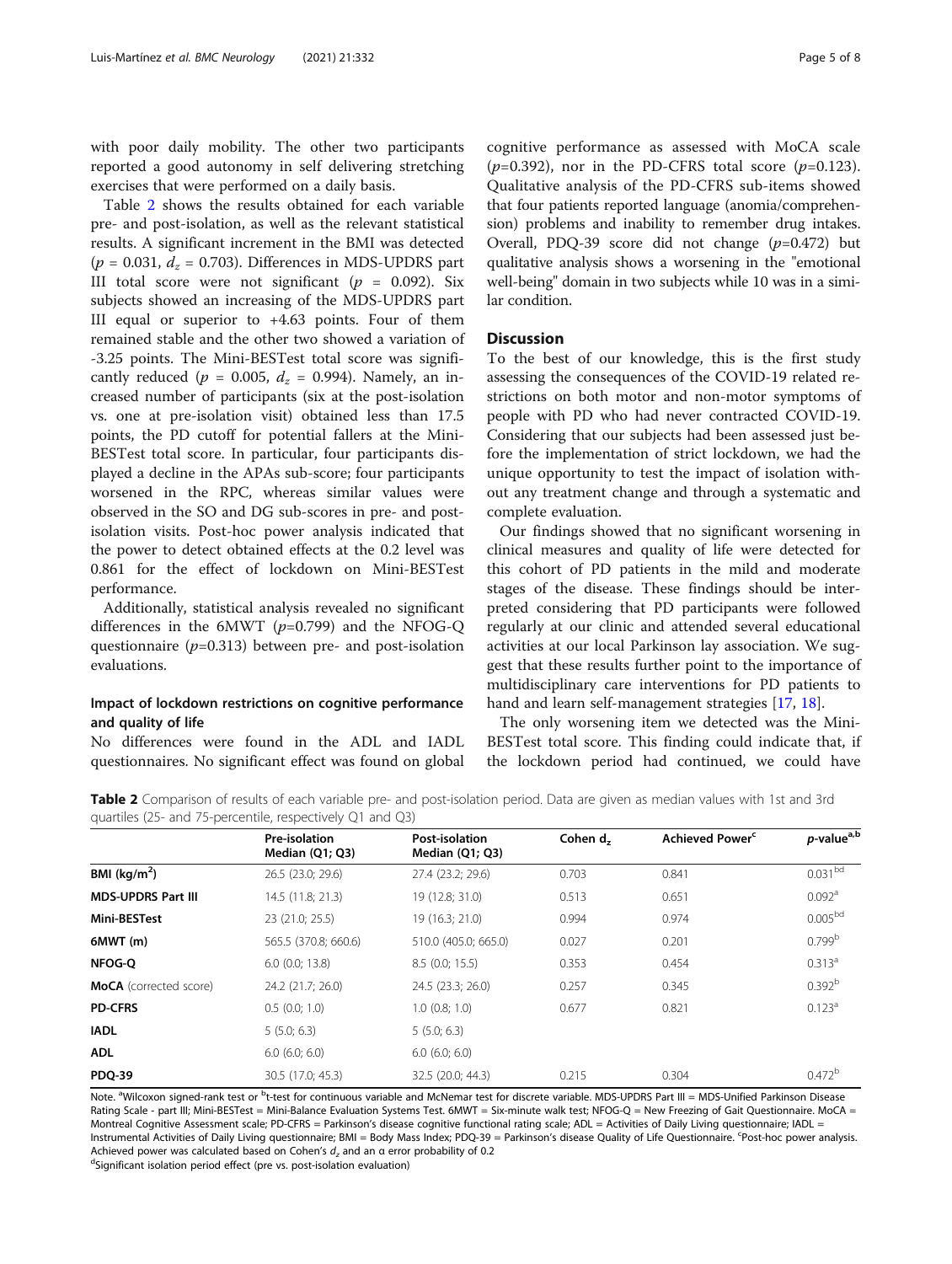possibly observed a clinically significant deterioration in balance performance of these individuals. The Mini-BESTest has proven to be a significant predictor of falls and detector of balance problems in PD [[22,](#page-6-0) [23](#page-6-0)], and our result indicate that drastic mobility restrictions have a negative impact on balance. Indeed, the clinical cutoff to consider an individual as a faller via the Mini-BESTest is a total score equal to 17.5/28 points [\[24](#page-6-0)]. Contrarily to what observed before the lockdown (only 1 participant with Mini-BESTest total score < 17.5, who reported falls prior the baseline visit), six out of 12 participants did not pass such a threshold at the postisolation visit, with four of them reporting falls during the 2-months lockdown. Four of them showed a decline in the APAs Mini-BESTest sub-items. Anticipatory Postural Adjustments (APA) are the necessary weight shift mechanism that occur prior to an internal or external postural challenge, such as step initiation and postural transfers (e.g. sit-to-stand task). Thus, this neural processing is required to achieve good control of center of mass transition in order to avoid a loss of balance and a subsequent fall [[49](#page-7-0), [50](#page-7-0)]. Remarkably, the rest of participants did not show clinical changes.

MDS-UPDRS motor examination total score highlighted only a modest median worsening. However, considering the minimal threshold of +4.63 points for detecting clinically meaningful worsening changes in the score of the MDS-UPDRS part III, this variation was clinically relevant for six of these participants [\[42](#page-7-0)]. The fact that only half of these participants showed a clinically negative effect, and that the 6MWT did not differ, could be explained with these participants and their caregivers having received an extensive training and education strategies for managing PD symptoms over the years at our clinic. Moreover, our multidisciplinary interventions were not substantially interrupted during this period thanks to remote-technology solutions. We succeeded in driving technology-based assistance for any requirement and promoting physical activity solutions in any case. This is consistent with the results of a recent survey for an Italian PD patients' cohort about how the lockdown impacted on physical activity. This resulted in successful self-management patient's strategies to continue physical activity at home. Moreover, education and awareness on the importance of physical activity were identified as main factors for the preservation of health in PD patients [[51\]](#page-7-0). The body mass index experienced an increase, suggesting that this profound change in daily routine and regular physical activity had resulted in increased body weight, although this may not be specific of PD.

Finally, it should be noticed that baseline clinical, cognitive and functional status was relatively mild for this cohort and PDQ-39 score confirmed that patients were stable, and symptoms were well controlled with pharmacological treatment. Emotional wellbeing was the only domain showing a trend for worsening most likely due to prolonged social isolation [\[52\]](#page-7-0). Overall, it should be considered the relative shortness of the isolation period (8 weeks) together with the good baseline values of these patients and the uninterrupted remote assistance have possibly softened negative impacts of strict lockdown.

#### Limitations of the study

The present study has two main drawbacks. The unprecedented conditions of this pandemic gave us the unique opportunity to explore the impact of a full lockdown on motor and non-motor symptoms in PD patients, but also limited the possibility to both perform an a-priori sample size calculation for our population, and to recruit an aged-matched control group. It is also worth noting that seven of the 12 participants completed an intensive motor rehabilitation program before the lockdown period, thus the overall outcome of the results might be affected. All the participants were yet at similar stage of the disease at the baseline. Another limitation worth mentioning is the unavoidable lack of control on how each participant managed to achieve a good quality of either the suggested or self-administered low-intensity physical exercises during the lockdown period.

#### Conclusion

Our study provides the unique opportunity to test, with the same clinical measurements, in real life and in unprecedented mobility restrictions, the effects of isolation in PD. Even if the overall changes were modest, we observed an increased risk of falls in selected individuals which is nonetheless potentially relevant. The potentially negative effects of lockdown may have been softened by previous participation of these patients to educational activities and continued availability of our multidisciplinary team.

#### Abbreviations

PD: Parkinson's disease; BMI: Body mass index; Mini-BESTest: the Mini-Balance Evaluation Systems Test; BESTest: the Balance Evaluation Systems Test; APAs: Anticipatory postural adjustments; RPC: Reactive postural control; SO: Sensory orientation; DG: Dynamic gait; TUG: the Timed Up and Go test; TUG-DT: the Timed Up and Go Dual Task test; MDS-UPDRS-III: the MDS-Unified Parkinson's Disease Rating Scale part III; 6MWT: the 6 Minute Walk Test; NFOG-Q: the New Freezing of Gait Questionnaire; MoCA: The Montreal Cognitive Assessment; PD-CFRS: Parkinson's disease cognitive functional rating scale; PDQ-39: the Parkinson's disease Quality of life questionnaire; ADL: the Activities of Daily Living questionnaire; IADL: Instrumental Activities of Daily Living questionnaire; FOG: Freezing of gait; H&Y: Hoehn and Yahr Scale; MMSE: Mini-Mental State Examination; IQR: Interquartile range

#### Acknowledgements

This study is funded by the FoRST - Thermal Scientific Research Foundation, the PD\_Pal Project (EU-H2020 Program, Grant Agreement n.825785); Cariparo Foundation (Grant: COVID19-CNS: Understanding neurotropism and longterm brain damage from COVID-19). We gratefully acknowledge the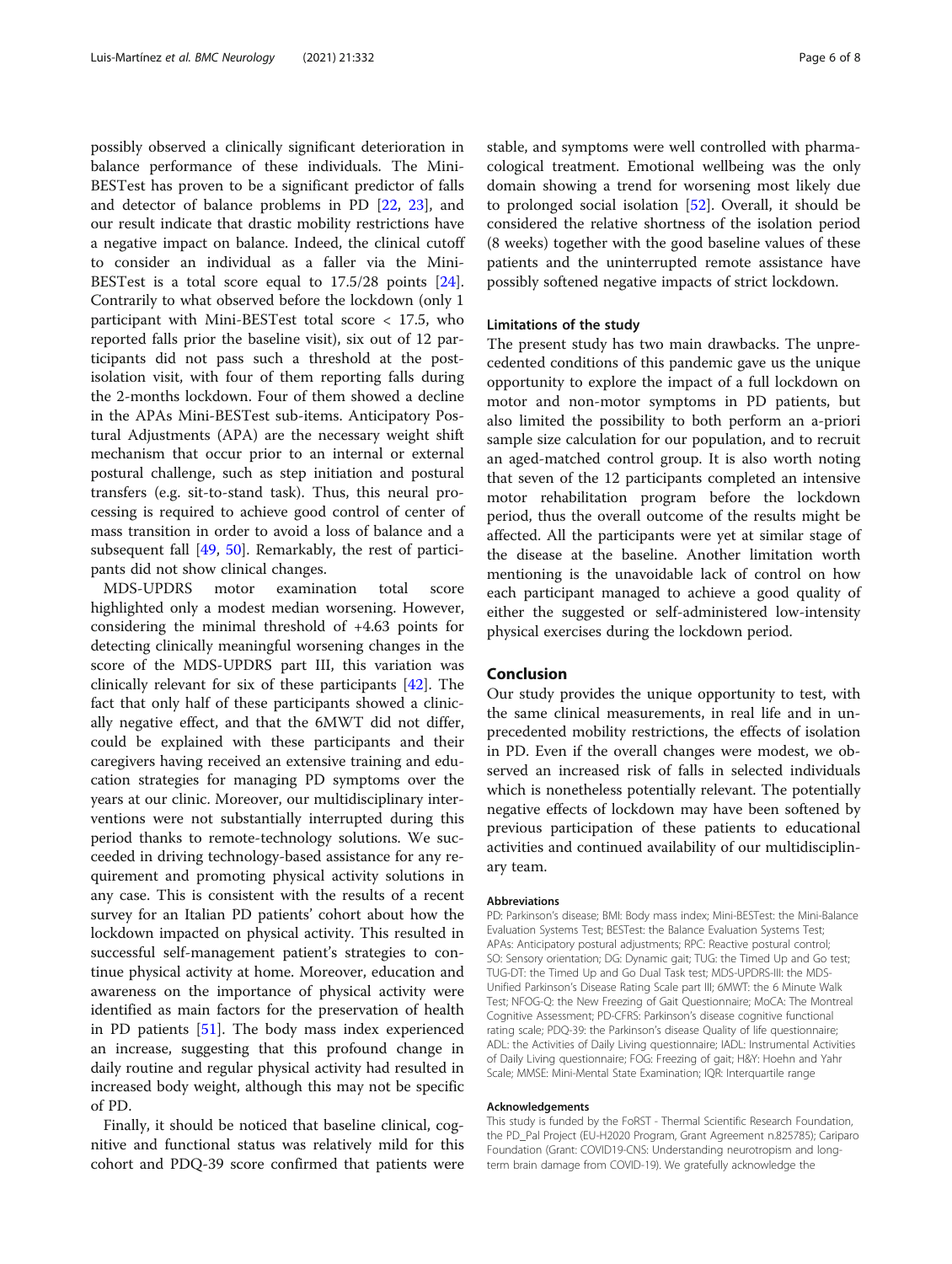#### <span id="page-6-0"></span>Authors' contributions

The authors' contributions were follows: RL conceived and designed the clinical evaluation protocol and rehabilitation program in thermal water. RDM, VC and FP provided advice on the whole study design. RL, RDM, VC, CT, FP and AB conducted all the clinical assessments and collected the data. LW collaborated to the analysis and interpretation of the results. RL was responsible for the drafting the manuscript. AA collaborated in the interpretation of the results and reviewed the manuscript. RDM, RB, MC, CT and LW reviewed the manuscript. AA in collaboration with the principal investigator of the thermal water study, SM, supervised the whole study. All the authors have contributed and approved to the periodic multidisciplinary evaluations in the clinic and reported the data.

#### Funding

The research study of thermal water rehabilitation is completely funded by the FoRST - Thermal Scientific Research Foundation, the PD\_Pal Project (EU-H2020 Program, Grant Agreement n.825785). Cariparo Foundation (Grant: COVID19-CNS: Understanding neurotropism and long-term brain damage from COVID-19) will support the dissemination of the findings.

#### Availability of data and materials

The data that support the findings of this study are available from the corresponding author, upon reasonable request.

#### **Declarations**

#### Ethics approval and consent to participate

The study was conducted according to the principles of the Declaration of Helsinki. This study was approved by the Ethics committee of the Azienda Ospedale Università di Padova, Italy, with the Protocol Number 056881, and informed consent was obtained from the study participants. Participants read and signed an informed written consent form before participating in the study.

#### Consent for publication

Not applicable.

#### Competing interests

The authors have no conflict of interest to report.

#### Author details

<sup>1</sup>Department of Neurosciences, University of the Basque Country, (UPV/EHU), Leioa, Spain. <sup>2</sup>Parkinson and Movement Disorders Unit, Department of Neurosciences, University of Padova, Via Giustiniani 5, 35138 Padua, Italy. <sup>3</sup> Rehabilitation Unit, Azienda Ospedaliera Universitaria di Padova, Padova, Italy. <sup>4</sup> Department of General Psychology, University of Padova, Padova, Italy.<br><sup>5</sup> Physical Modicine and Pobabilitation School. University of Padova, Padova. <sup>5</sup>Physical Medicine and Rehabilitation School, University of Padova, Padova, Italy.

#### Received: 20 December 2020 Accepted: 18 August 2021 Published online: 30 August 2021

#### References

- 1. Sohrabi C, Alsafi Z, O'Neill N, Khan M, Kerwan A, Al-Jabir A, et al. World Health Organization declares global emergency: A review of the 2019 novel coronavirus (COVID-19). Int J Surg. 2020;76:71–6. [https://doi.org/10.1016/j.](https://doi.org/10.1016/j.ijsu.2020.02.034) [ijsu.2020.02.034](https://doi.org/10.1016/j.ijsu.2020.02.034)
- 2. Prasad S, Holla VV, Neeraja K, Surisetti BK, Kamble N, Yadav R, et al. Parkinson's disease and COVID-19: Perceptions and implications in patients and caregivers. Mov Disord. 2020;35:912–4.
- 3. Antonini A, Leta V, Teo J, Chaudhuri KR. Outcome of Parkinson's Disease patients affected by COVID-19. Mov Disord. 2020;35 905-908 mds.28104. <https://doi.org/10.1002/mds.28104>.
- 4. Chaudhuri KR, Rukavina K, McConvey V, Antonini A, Lorenzl S, Bhidayasiri R, et al. The impact of COVID-19 on palliative care for people with Parkinson's and response to future pandemics. Expert Rev Neurother. 2021;19:1–9.
- Leta V, Rodríguez-Violante M, Abundes A, Rukavina K, Teo JT, Falup-Pecurariu C, et al. Parkinson's Disease and Post-COVID-19 Syndrome: The Parkinson's Long-COVID Spectrum. Mov Disord. 2021;36:1287–9.
- 6. Balash Y, Peretz C, Leibovich G, Herman T, Hausdorff JM, Giladi N. Falls in outpatients with Parkinson's disease: Frequency, impact and identifying factors. J Neurol. 2005;252:1310–5. [https://doi.org/10.1007/s00415-005-](https://doi.org/10.1007/s00415-005-0855-3) [0855-3.](https://doi.org/10.1007/s00415-005-0855-3)
- 7. Canning CG, Paul SS, Nieuwboer A. Prevention of falls in Parkinson's disease: a review of fall risk factors and the role of physical interventions. Neurodegener Dis Manag. 2014;4:203–21. <https://doi.org/10.2217/nmt.14.22>.
- 8. Galtier I, Nieto A, Lorenzo JN, Barroso J. Subjective cognitive decline and progression to dementia in Parkinson's disease: a long-term followup study. J Neurol. 2019;266:745–54. [https://doi.org/10.1007/s00415-019-](https://doi.org/10.1007/s00415-019-09197-0) [09197-0.](https://doi.org/10.1007/s00415-019-09197-0)
- 9. Then FS, Luck T, Luppa M, Thinschmidt M, Deckert S, Nieuwenhuijsen K, et al. Systematic review of the effect of the psychosocial working environment on cognition and dementia. Occup Environ Med. 2014;71:358– 65. [https://doi.org/10.1136/oemed-2013-101760.](https://doi.org/10.1136/oemed-2013-101760)
- 10. Wu YT, Clare L, Jones IR, Martyr A, Nelis SM, Quinn C, et al. Inequalities in living well with dementia—The impact of deprivation on well-being, quality of life and life satisfaction: Results from the improving the experience of dementia and enhancing active life study. Int J Geriatr Psychiatry. 2018;33: 1736–42. <https://doi.org/10.1002/gps.4998>.
- 11. Palmer SS, Mortimer JA, Webster DD, Bistevins R, Dickinson GI. Exercise Therapy for Parkinson's Disease. Arch Phys Med Rehabil. 1986;67:741–5.
- 12. Schenkman M, Donovan J, Tsubota J, Kluss M, Stebbins P, Butler RB. Management of individuals with Parkinson's disease: Rationale and case studies. Phys Ther. 1989;69:944–55. <https://doi.org/10.1093/ptj/69.11.944>.
- 13. Da Silva FC, Iop RDR, De Oliveira LC, Boll AM, De Alvarenga JGS, Filho PJBG, et al. Effects of physical exercise programs on cognitive function in Parkinson's disease patients: A systematic review of randomized controlled trials of the last 10 years. PLoS One. 2018;13:1–19. [https://doi.org/10.1371/](https://doi.org/10.1371/journal.pone.0193113) [journal.pone.0193113](https://doi.org/10.1371/journal.pone.0193113).
- 14. Hughes AJ, Daniel SE, Kilford L, Lees AJ. Accuracy of clinical diagnosis of idiopathic Parkinson's disease: A clinico-pathological study of 100 cases. J Neurol Neurosurg Psychiatry. 1992;55:181–4. [https://doi.org/10.1136/jnnp.](https://doi.org/10.1136/jnnp.55.3.181) [55.3.181.](https://doi.org/10.1136/jnnp.55.3.181)
- 15. Hoehn M, Yahr M. Parkinsonism: onset, progression and mortality. Neurology. 1967;17:427–42.
- 16. Folstein MF, Folstein SE, McHugh PR. "Mini-mental state": a practical method for grading the cognitive state of patients for the clinician. J Psychiatr Res. 1975;12:189–98.
- 17. Fabbri M, Caldas AC, Ramos JB, Sanchez-Ferro Á, Antonini A, Růžička E, et al. Moving towards home-based community-centred integrated care in Parkinson's disease. Parkinsonism Relat Disord. 2020;78:21–6. [https://doi.](https://doi.org/10.1016/j.parkreldis.2020.07.001) [org/10.1016/j.parkreldis.2020.07.001.](https://doi.org/10.1016/j.parkreldis.2020.07.001)
- 18. Bloem BR, Henderson EJ, Dorsey ER, Okun MS, Okubadejo N, Chan P, et al. Integrated and patient-centred management of Parkinson's disease: a network model for reshaping chronic neurological care. Lancet Neurol. 2020;19:623–34. [https://doi.org/10.1016/S1474-4422\(20\)30064-8](https://doi.org/10.1016/S1474-4422(20)30064-8).
- 19. Antonini A, Abbruzzese G, Ferini-Strambi L, Tilley B, Huang J, Stebbins GT, et al. MDS-UPDRS Italian Validation Study Group Validation of the Italian version of the Movement Disorder Society--Unified Parkinson's Disease Rating Scale. Neurol Sci. 2013;34:683–7.
- 20. Tomlinson CL, Stowe R, Patel S, Rick C, Gray R, Clarke CE. Systematic review of levodopa dose equivalency reporting in Parkinson's disease. Mov Disord. 2010;25:2649–53. [https://doi.org/10.1002/mds.23429.](https://doi.org/10.1002/mds.23429)
- 21. King L, Horak F. On the Mini-BESTest: Scoring and the Reporting of Total Scores. Phys Ther. 2013;93:571–5.
- 22. Bloem BR, Marinus J, Almeida Q, Dibble L, Nieuwboer A, Post B, et al. Committee, Measurement instruments to assess posture, gait, and balance in Parkinson's disease: Critique and recommendations. Mov Disord. 2016;31: 1342–55.
- 23. Winser SJ, Kannan P, Bello UM, Whitney SL. Measures of balance and falls risk prediction in people with Parkinson's disease: a systematic review of psychometric properties. Clin Rehabil. 2019;33:1949–62. [https://doi.org/10.11](https://doi.org/10.1177/0269215519877498) [77/0269215519877498.](https://doi.org/10.1177/0269215519877498)
- 24. Leddy AL, Crowner BE, Earhart GM. Utility of the mini-BESTest, BESTest, and BESTest sections for balance assessments in individuals with Parkinson disease. J Neurol Phys Ther. 2011;35:90–7. [https://doi.org/10.1097/NPT.0b013](https://doi.org/10.1097/NPT.0b013e31821a620c) [e31821a620c.](https://doi.org/10.1097/NPT.0b013e31821a620c)